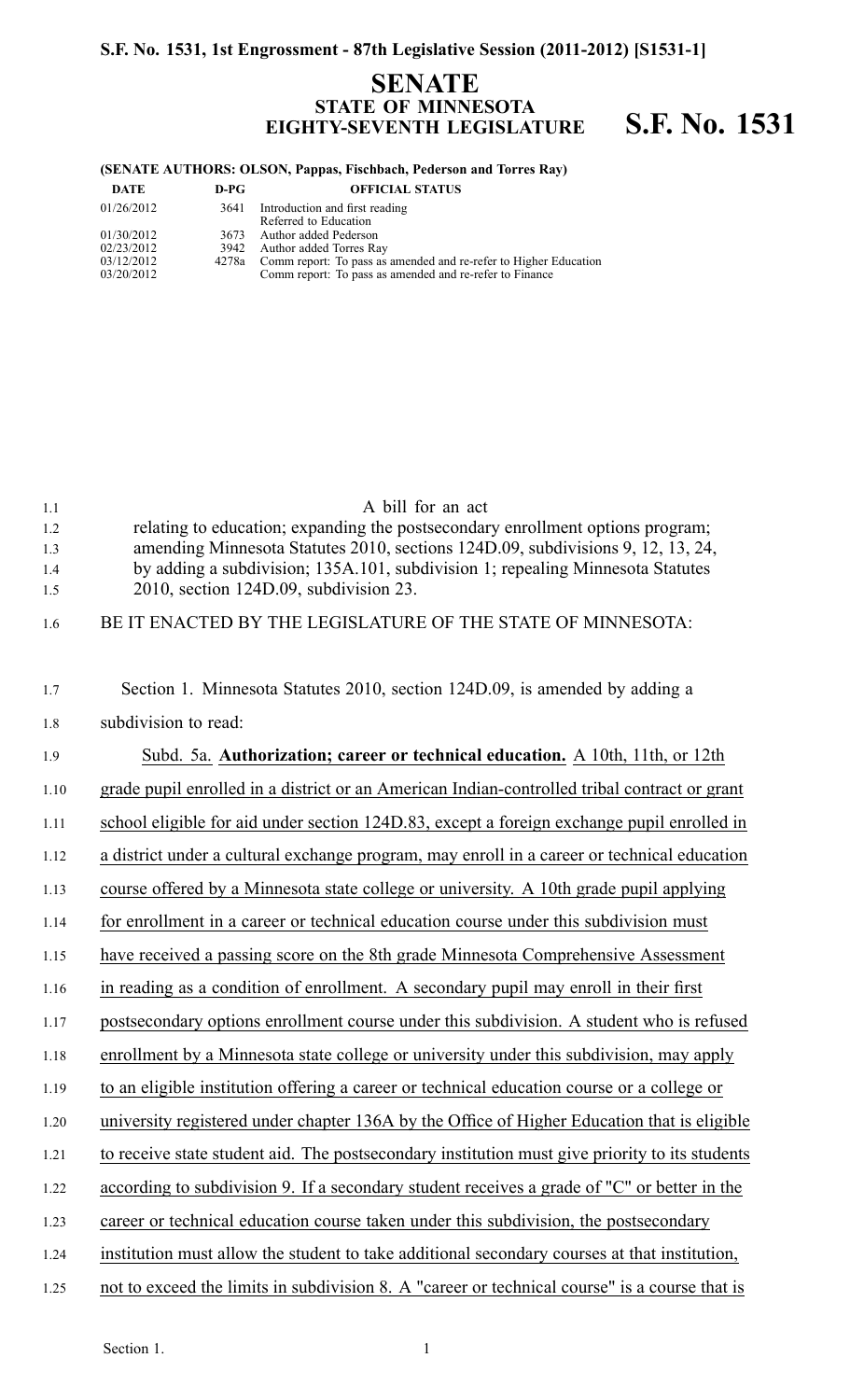2.1 part of a career and technical education program that provides individuals with coherent,

- 2.2 rigorous content aligned with academic standards and relevant technical knowledge
- 2.3 and skills needed to prepare for further education and careers in current and emerging
- 2.4 professions and provide technical skill proficiency, an industry recognized credential, and
- 2.5 <sup>a</sup> certificate, diploma, or an associate degree.

2.6 Sec. 2. Minnesota Statutes 2010, section 124D.09, subdivision 9, is amended to read: 2.7 Subd. 9. **Enrollment priority.** A postsecondary institution shall give priority to its 2.8 postsecondary students when enrolling 10th, 11th, and 12th grade pupils in its courses. 2.9 A postsecondary institution may provide information about its programs to <sup>a</sup> secondary 2.10 school or to a pupil or parent<del>, but it may not advertise or otherwise recruit or solicit</del> 2.11 the participation of secondary pupils to enroll in its programs on financial grounds. 2.12 An institution must not enroll secondary pupils, for postsecondary enrollment options 2.13 purposes, in remedial, developmental, or other courses that are not college level. Once <sup>a</sup> 2.14 pupil has been enrolled in <sup>a</sup> postsecondary course under this section, the pupil shall not 2.15 be displaced by another student.

- 2.16 Sec. 3. Minnesota Statutes 2010, section 124D.09, subdivision 12, is amended to read: 2.17 Subd. 12. **Credits.** A pupil may enroll in <sup>a</sup> course under this section for either 2.18 secondary credit or postsecondary credit. At the time a pupil enrolls in a course, the pupil 2.19 shall designate whether the course is for secondary or postsecondary credit. A pupil taking 2.20 several courses may designate some for secondary credit and some for postsecondary 2.21 eredit. A pupil must not audit a course under this section.
- 2.22 A district shall gran<sup>t</sup> academic credit to <sup>a</sup> pupil enrolled in <sup>a</sup> course for secondary 2.23 credit if the pupil successfully completes the course. Seven quarter or four semester 2.24 college credits equal at least one full year of high school credit. Fewer college credits may 2.25 be prorated. A district must also gran<sup>t</sup> academic credit to <sup>a</sup> pupil enrolled in <sup>a</sup> course for 2.26 postsecondary credit if secondary credit is requested by <sup>a</sup> pupil. If no comparable course is 2.27 offered by the district, the district must, as soon as possible, notify the commissioner, who 2.28 shall determine the number of credits that shall be granted to <sup>a</sup> pupil who successfully 2.29 completes <sup>a</sup> course. If <sup>a</sup> comparable course is offered by the district, the school board 2.30 shall gran<sup>t</sup> <sup>a</sup> comparable number of credits to the pupil. If there is <sup>a</sup> dispute between the 2.31 district and the pupil regarding the number of credits granted for <sup>a</sup> particular course, the 2.32 pupil may appeal the board's decision to the commissioner. The commissioner's decision 2.33 regarding the number of credits shall be final.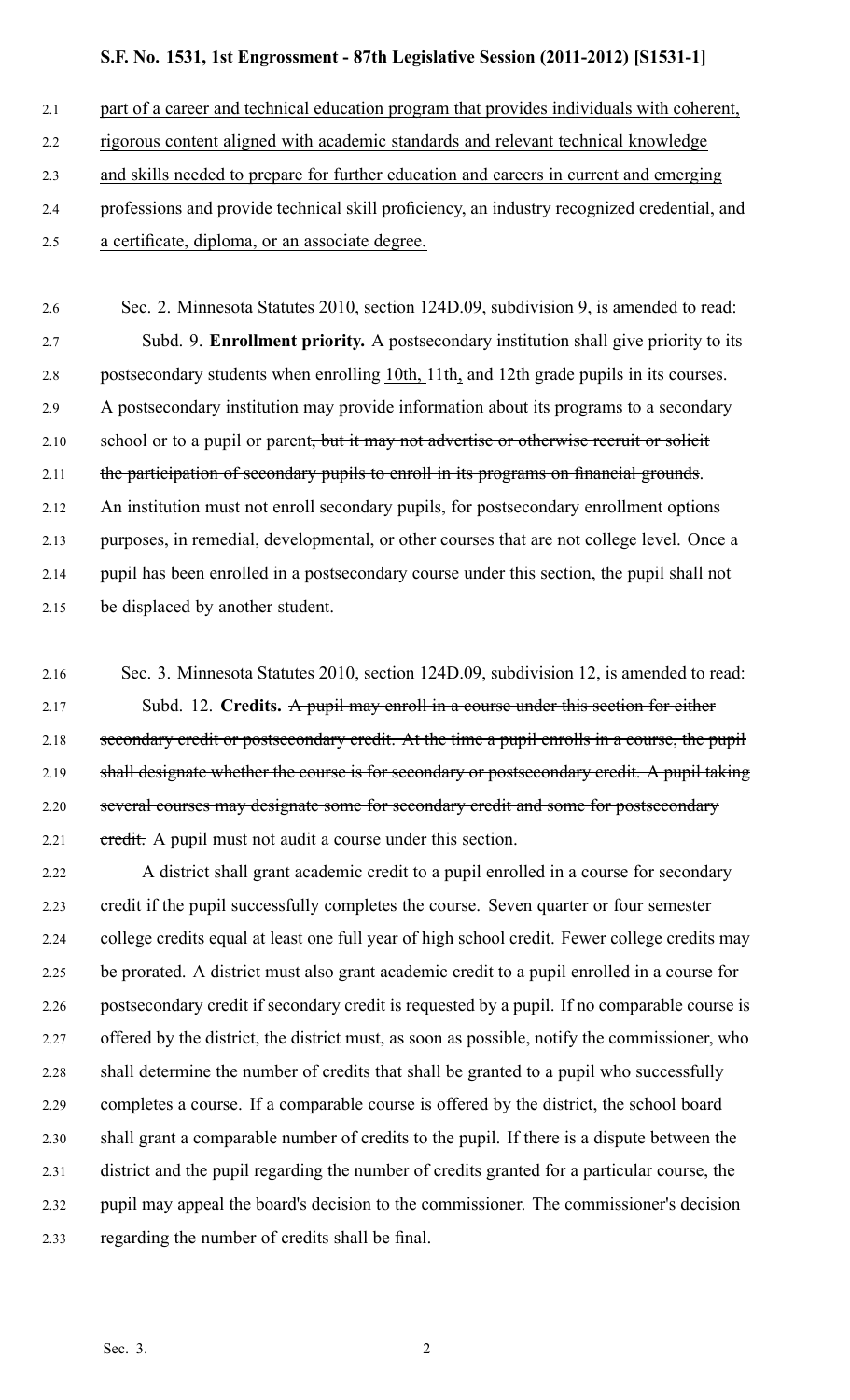3.1 The secondary credits granted to <sup>a</sup> pupil must be counted toward the graduation 3.2 requirements and subject area requirements of the district. Evidence of successful 3.3 completion of each course and secondary credits granted must be included in the pupil's 3.4 secondary school record. A pupil shall provide the school with <sup>a</sup> copy of the pupil's grade 3.5 in each course taken for secondary credit under this section. Upon the reques<sup>t</sup> of <sup>a</sup> pupil, 3.6 the pupil's secondary school record must also include evidence of successful completion 3.7 and credits granted for <sup>a</sup> course taken for postsecondary credit. In either case, the record 3.8 must indicate that the credits were earned at <sup>a</sup> postsecondary institution.

3.9 If <sup>a</sup> pupil enrolls in <sup>a</sup> postsecondary institution after leaving secondary school, the 3.10 postsecondary institution must award postsecondary credit for any course successfully 3.11 completed for secondary credit at that institution. Other postsecondary institutions may 3.12 award, after <sup>a</sup> pupil leaves secondary school, postsecondary credit for any courses 3.13 successfully completed under this section. An institution may not charge <sup>a</sup> pupil for 3.14 the award of credit.

3.15 The Board of Trustees of the Minnesota State Colleges and Universities and 3.16 the Board of Regents of the University of Minnesota must, and private nonprofit and 3.17 proprietary postsecondary institutions should, award postsecondary credit for any 3.18 successfully completed courses in <sup>a</sup> program certified by the National Alliance of 3.19 Concurrent Enrollment Partnerships offered according to an agreemen<sup>t</sup> under subdivision 3.20 10.

3.21 Sec. 4. Minnesota Statutes 2010, section 124D.09, subdivision 13, is amended to read: 3.22 Subd. 13. **Financial arrangements.** For <sup>a</sup> pupil enrolled in <sup>a</sup> course under this 3.23 section, the department must make payments according to this subdivision for courses that 3.24 were taken for secondary credit.

3.25 The department must not make payments to <sup>a</sup> school district or postsecondary 3.26 institution for <sup>a</sup> course taken for postsecondary credit only. The department must not 3.27 make payments to <sup>a</sup> postsecondary institution for <sup>a</sup> course from which <sup>a</sup> student officially 3.28 withdraws during the first 14 days of the quarter or semester or who has been absent from 3.29 the postsecondary institution for the first 15 consecutive school days of the quarter or 3.30 semester and is not receiving instruction in the home or hospital.

3.31 A postsecondary institution, including <sup>a</sup> college or university under subdivision 5a, 3.32 shall receive the following:

3.33 (1) for an institution granting quarter credit, the reimbursement per credit hour shall 3.34 be an amount equal to 88 percen<sup>t</sup> of the product of the formula allowance minus \$415, 3.35 multiplied by 1.3, and divided by 45; or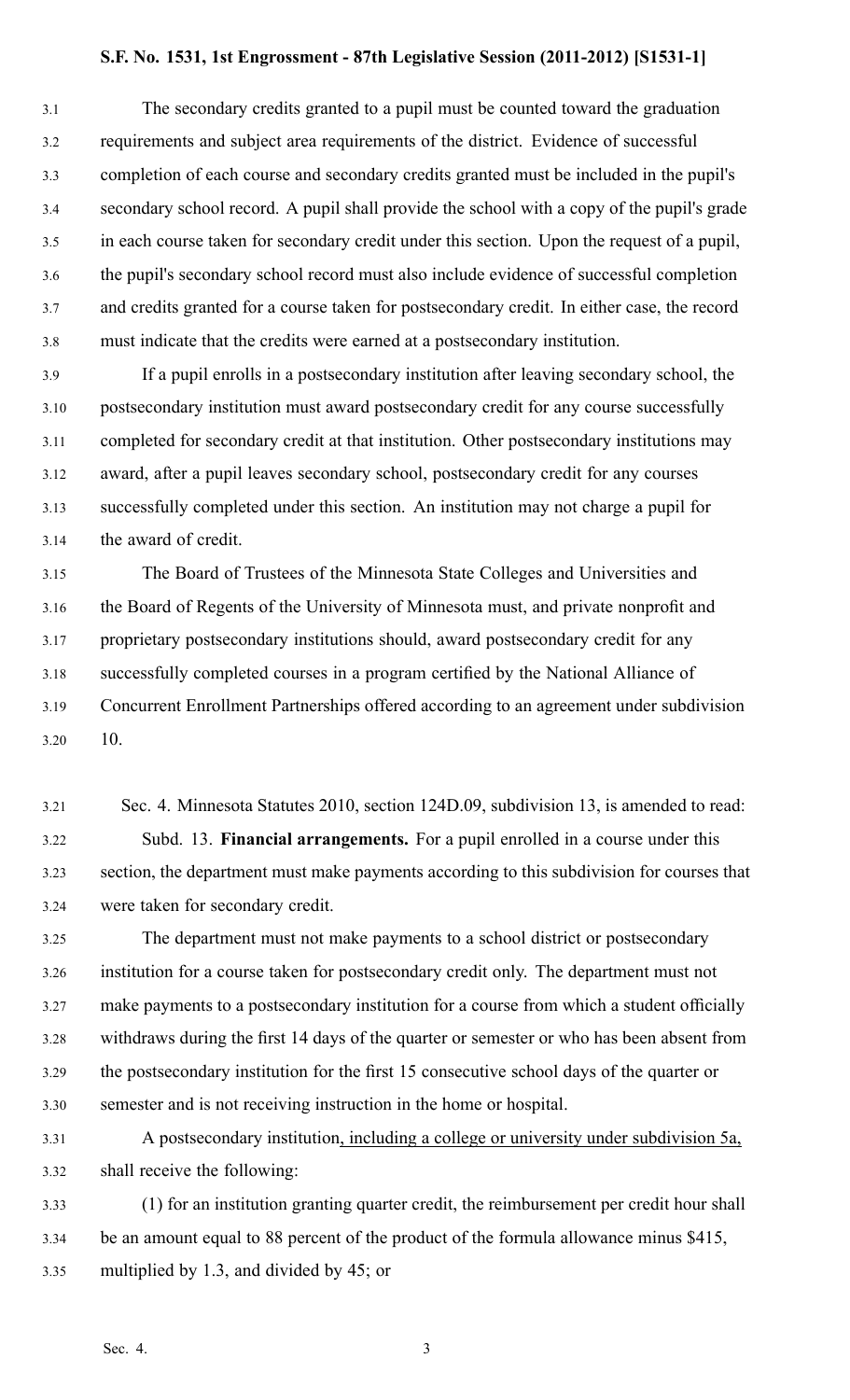4.1 (2) for an institution granting semester credit, the reimbursement per credit hour 4.2 shall be an amount equal to 88 percen<sup>t</sup> of the product of the general revenue formula 4.3 allowance minus \$415, multiplied by 1.3, and divided by 30.

4.4 The department must pay to each postsecondary institution 100 percen<sup>t</sup> of the 4.5 amount in clause (1) or (2) within 30 days of receiving initial enrollment information 4.6 each quarter or semester. If changes in enrollment occur during <sup>a</sup> quarter or semester, 4.7 the change shall be reported by the postsecondary institution at the time the enrollment 4.8 information for the succeeding quarter or semester is submitted. At any time the 4.9 department notifies <sup>a</sup> postsecondary institution that an overpaymen<sup>t</sup> has been made, the 4.10 institution shall promptly remit the amount due.

4.11 Sec. 5. Minnesota Statutes 2010, section 124D.09, subdivision 24, is amended to read: 4.12 Subd. 24. **Limit; state obligation.** The provisions of subdivisions 13, 19, and 4.13 22, and 23 shall not apply for any postsecondary courses in which a pupil is enrolled in 4.14 addition to being enrolled full time in that pupil's district or for any postsecondary course 4.15 in which <sup>a</sup> pupil is enrolled for postsecondary credit. The pupil is enrolled full time if 4.16 the pupil attends credit-bearing classes in the high school or high school program for 4.17 all of the available hours of instruction.

# 4.18 **EFFECTIVE DATE.** This section is effective for the 2012-2013 school year and 4.19 later.

4.20 Sec. 6. Minnesota Statutes 2010, section 135A.101, subdivision 1, is amended to read: 4.21 Subdivision 1. **Requirements for participation.** To participate in the postsecondary 4.22 enrollment options program, <sup>a</sup> college or university must abide by the provisions in this 4.23 section. The institution may provide information about its programs to <sup>a</sup> secondary school 4.24 or to a pupil or parent<del>, but may not recruit or solicit participation on financial grounds</del>.

# 4.25 Sec. 7. **POSTSECONDARY ENROLLMENT OPTION APPROPRIATION** 4.26 **ADJUSTMENT.** 4.27 Notwithstanding Minnesota Statutes, section 124D.09, for fiscal year 2013 only, 4.28 the commissioner must limit the appropriation paid to colleges in the postsecondary 4.29 enrollment option program that is attributable to tenth grade students enrolling in career 4.30 and technical classes to the amount of the general education deduction for these students 4.31 multiplied times 0.6.

4.32 **EFFECTIVE DATE.** This section is effective for revenue for fiscal year 2013 only.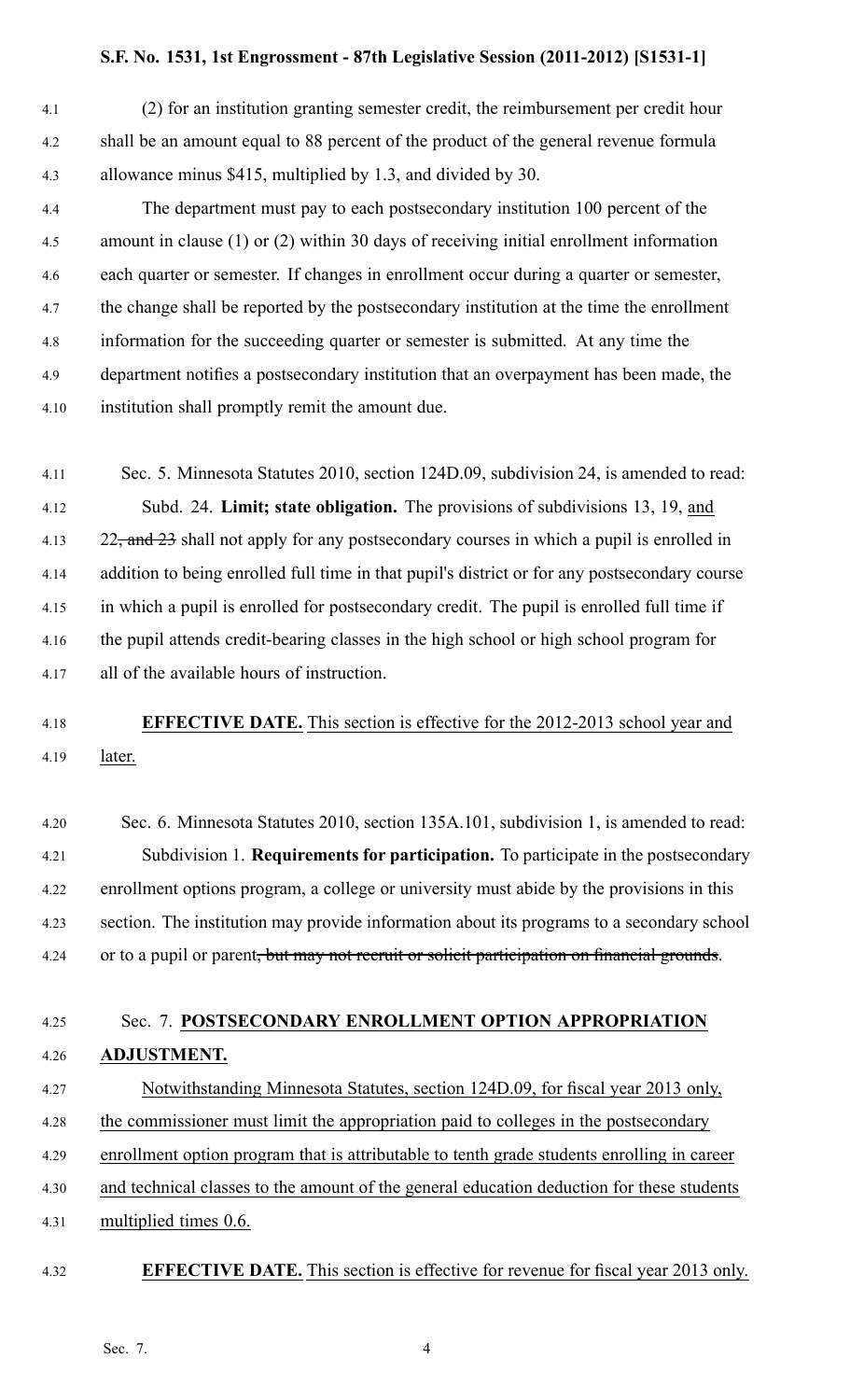## 5.1 Sec. 7. **REPEALER.**

5.2 Minnesota Statutes 2010, section 124D.09, subdivision 23, is repealed effective 5.3 for the 2012-2013 school year and later.